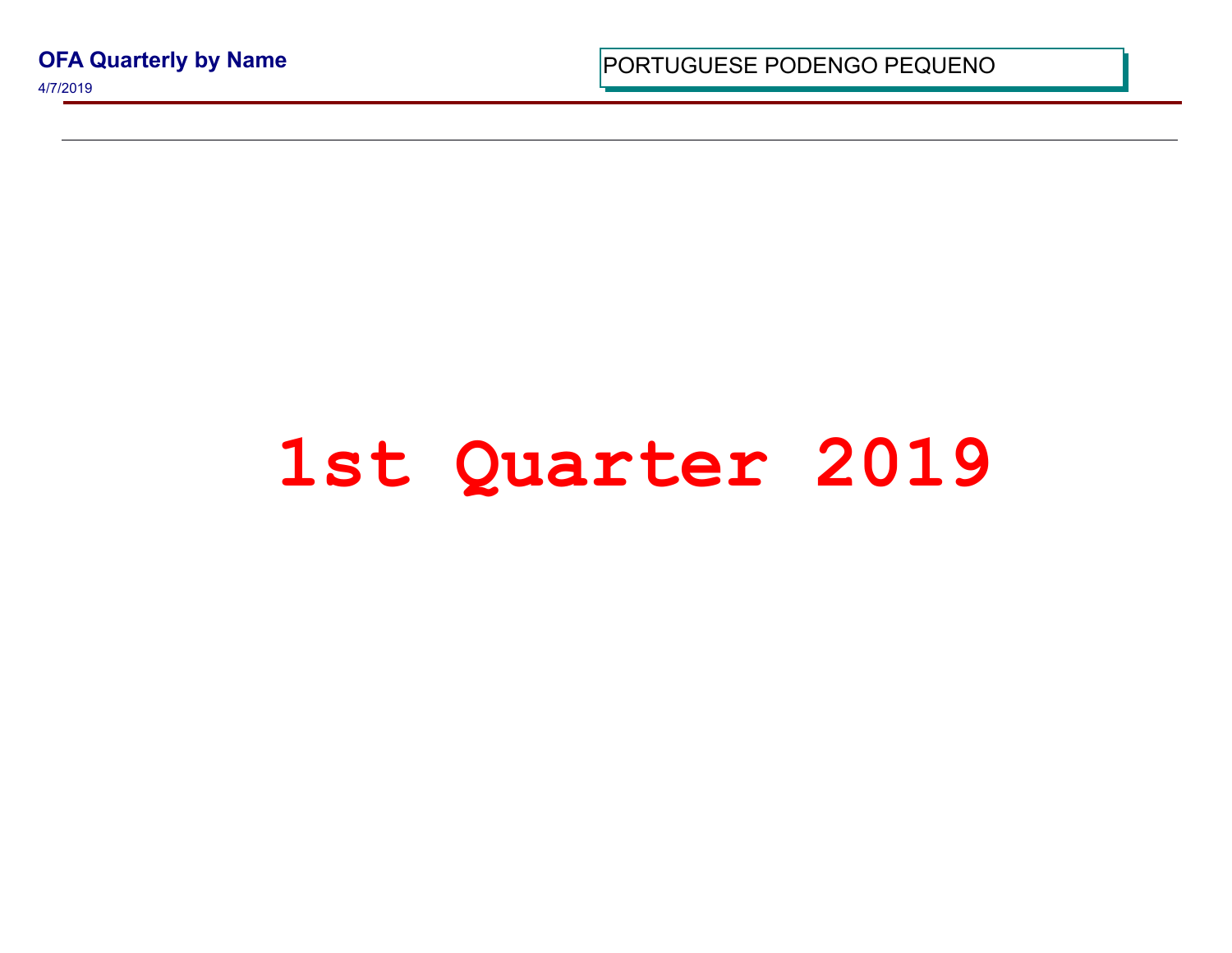|                     | <b>HIPS</b>                                   | First qtr 2019     |                     |            |     |             |
|---------------------|-----------------------------------------------|--------------------|---------------------|------------|-----|-------------|
| <b>OFAID</b>        | <b>Name</b>                                   | <b>Application</b> | <b>Registration</b> | <b>Sex</b> | Age |             |
| PPD-156G29M-VPI     | ANNEVAN IRRESISTIBLE @ HAPPY HOBBITS AND RAGS | 1892668            | HP52109901          | М          | 29  | CHIC 136448 |
| PPD-157G24M-VPI     | AVERSON-ANNEVAN AGENT OF SHIELD               | 1892972            | HP52753801          | М          | 24  | CHIC 136908 |
| PPD-155E27M-VPI     | HAPPY HOBBITS MENINO BONITO                   | 2023268            | HP52133504          | M          | 27  |             |
|                     | <b>PATELLA</b>                                | First qtr 2019     |                     |            |     |             |
| <b>OFAID</b>        | <b>Name</b>                                   | <b>Application</b> | <b>Registration</b> | <b>Sex</b> | Age |             |
| PPD-PA152/30F/S-VPI | HAPPY HOBBITS MORENA AT DREAMVALE             | 2004301            | HP52133502          | F.         | 30  | CHIC 138097 |
| PPD-PA153/16M/S-VPI | LIDER DE VIAMONTE                             | 2011007            | HP55549901          | M          | 16  |             |
|                     | <b>CANINE HEALTH</b>                          | First qtr 2019     |                     |            |     |             |
|                     |                                               |                    |                     |            |     |             |
| <b>OFAID</b>        | <b>Name</b>                                   | <b>Application</b> | <b>Registration</b> | <b>Sex</b> | Age |             |
| 117708              | A ESPERANCA DO VALE DE BROOKMONT              | 1752206            | HP45219402          | F          | 0   | CHIC 117708 |
| 136448              | ANNEVAN IRRESISTIBLE @ HAPPY HOBBITS AND RAGS | 1892668            | HP52109901          | M          |     | CHIC 136448 |
| 136908              | AVERSON-ANNEVAN AGENT OF SHIELD               | 1892972            | HP52753801          | M          |     | CHIC 136908 |
| 136290              | HAPPY HOBBITS MEU CORACAO @ CHESHIRE          | 2011997            | HP52133503          | F          |     | CHIC 136290 |
| 138097              | HAPPY HOBBITS MORENA AT DREAMVALE             | 2004301            | HP52133502          | F          |     | CHIC 138097 |
| 85223               | MIGUEL DA CASA DE MAIO                        | 1543941            | HP38240001          | M          | 0   | CHIC 85223  |
| 136907              | NABOO DA TERRA DE MONTOITO                    | 1629335            | HP45235401          | M          |     | CHIC 136907 |
| 136186              | STAR MOUNTAIN OBEY THE KING AT BROOKMONT      | 1945936            | HP52240402          | M          |     | CHIC 136186 |